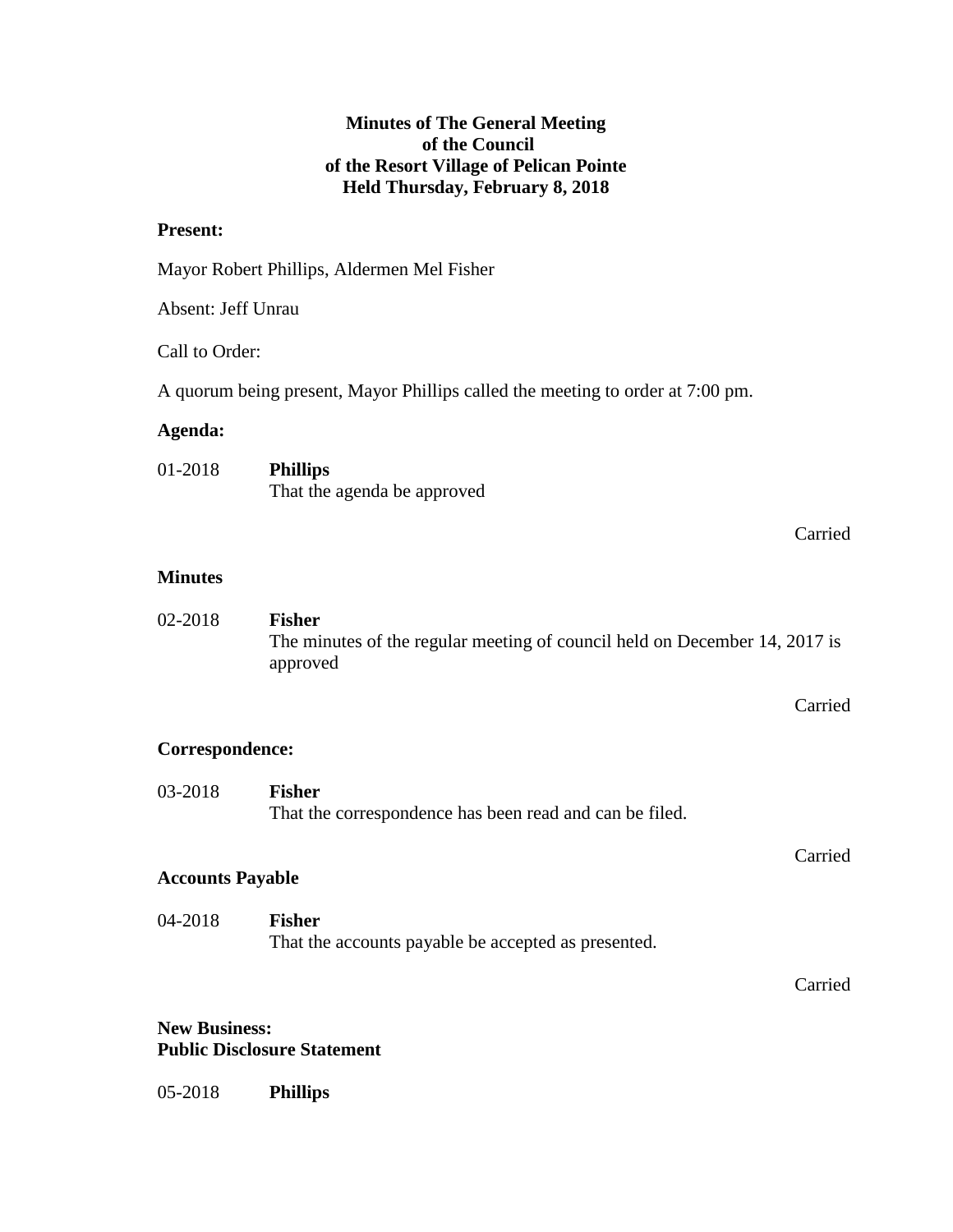That the annual Public Disclosure statements have been completed for Mayor Phillips and Alderman Fisher.

Carried

## **2018 Meeting Schedule**

06-2018 **Phillips** That the 2018 schedule for council meetings is approved.

Carried

#### **Insurance Policy for the Village**

# 07-2018 **Phillips** That the clerk should inquire what would be the cost to increase the liability insurance to \$2M.

Carried

#### **Last Mountain Times Newspaper**

#### 08-2018 **Fisher**

That the clerk is approved to advertise in the Last Mountain Time for items concerning the village administration.

Carried

## **PBI - Certificate of Appointment**

#### 09-2018 **Fisher**

That in accordance with the service agreement with Professional Building Inspections, Inc., the Resort Village of Pelican Pointe hereby resolves to issue a Certificate of Appointment for Myron Stenka, a Licensed Building Official who is a resident of the Province of Saskatchewan.

Carried

## **Old Business: Playground Committee**

## 10-2018 **Phillips**

That the application for AHPP is approved and is ready to submit to Watershed Agency.